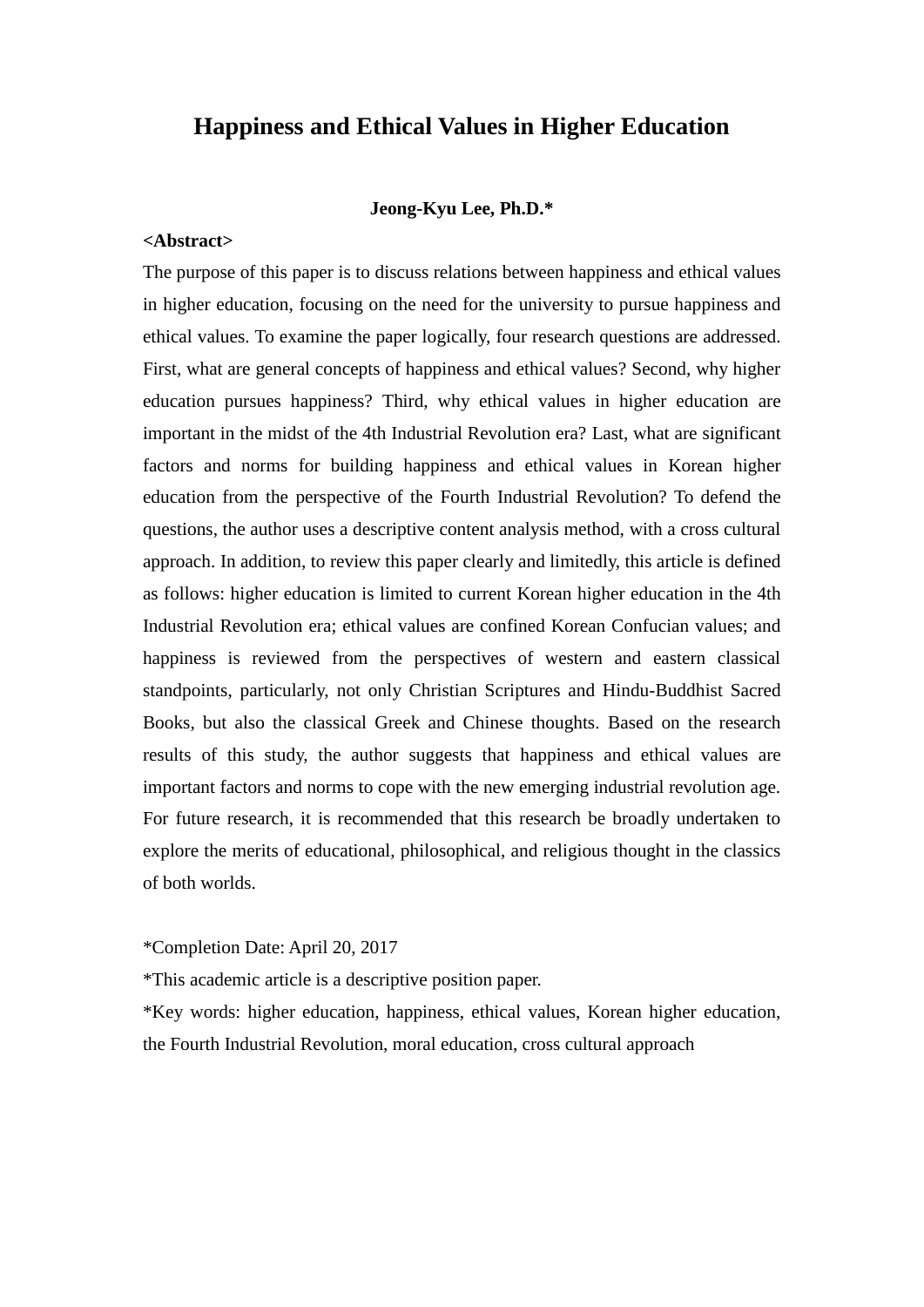The purpose of this article is to discuss relations between happiness and ethical values in higher education, focusing on the need for the university to pursue happiness and ethical values. To examine the article logically, four research questions are addressed. First, what are general concepts of happiness and ethical values? Second, why higher education pursues happiness? Third, why ethical values in higher education are important in the midst of the 4th Industrial Revolution era? Last, what are significant factors and norms for building happiness and ethical values in Korean higher education from the perspective of the Fourth Industrial Revolution? To defend the questions, the author uses a descriptive content analysis method, with a cross cultural approach. Additionally, to review this paper clearly and limitedly, this article is defined as follows: higher education is limited to current Korean higher education in the 4th Industrial Revolution era; ethical values are confined Korean Confucian values; and happiness is reviewed from the perspectives of western and eastern classical standpoints, particularly, not only Christian Scriptures and Hindu-Buddhist Sacred Books, but also the classical Greek and Chinese thoughts.

## **The Concepts of Happiness and Ethical Values**

The concepts of happiness are various. Happiness has various definitions and theories. The definitions and theories are different according to the backgrounds of religion, philosophy, thought, and epoch as well as individual, ethnic, culture, and history. In this paper, to find the true fruits of happiness, the author simply intends to review happiness in ancient wisdom from different angles. The paper focuses on the concepts and definitions of happiness from Eastern and Western religious and philosophical perspectives, especially not only Christian Scriptures and Hindu-Buddhist Sacred Books, but also the classical Greek and Chinese thoughts.

With not a few Eastern and Western religious and philosophical great thinkers, a number of contemporary theorists such as philosophers, psychologists, sociologists, economists, and neuroscientists have tried to discuss or argue the concepts and definitions of happiness across cultures and countries (Bruni & Porta, 2016; Diener, 2000; Easterlin, 1995; Haidt, 2006; Klein, 2006; Layard, 2005; Lee, 2008; Lee, 2012; McCready, 2001; McMahon, 2005; Michalos, 2008; Russel, 2005; Schoch, 2006; Seligman, 2002; The Editors of TIME, 2016; White, 2006).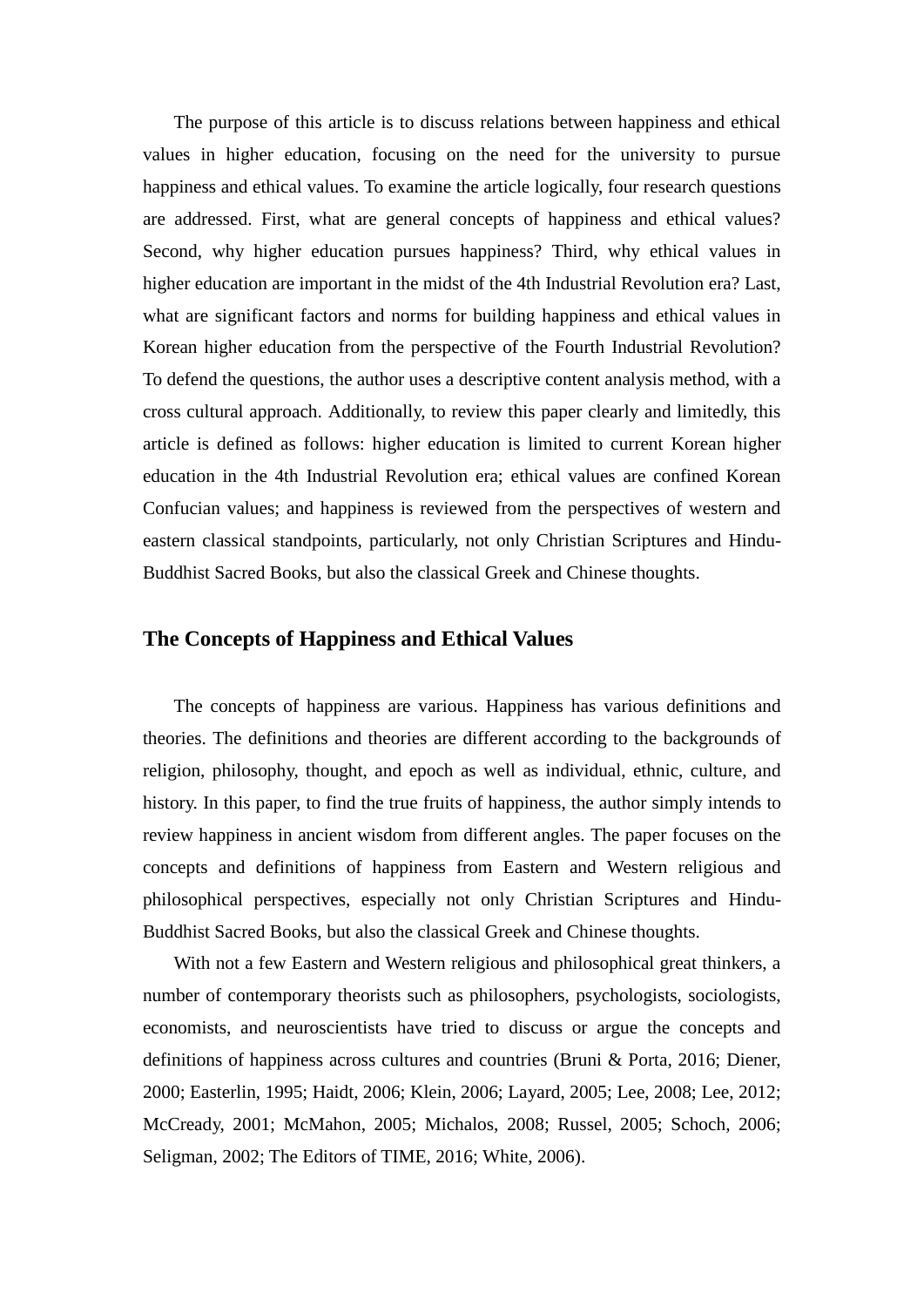The concept of happiness is various and different according to each individual. Happy mental state is also diverse in accordance with each person's conditions, situation, reflection, feeling, experience, thought, inheritance, spirituality, or overall well-being. In the Merriam Webster dictionary, however, 'happiness is defined as good fortune, prosperity, state of well-being and contentment, joy, a pleasurable or satisfying experience, felicity, and aptness' (Merriam Webster, https://www.merriamwebster.com, retrieved on March 11, 2017). The synonyms of happiness are beatitude, blessedness, bliss, blissfulness, felicity, gladness, joy, nirvana, the Way, and so on. In addition, according to the Wikipedia, "the concept of happiness is a mental or emotional state of well-being defined by positive or pleasant emotions ranging from contentment to intense joy" (https://en.wikipedia.org/, retrieved on March 11, 2017).

From a viewpoint of religion, ancient Hinduism emphasizes the way of reaching 'absolute freedom' *(moksha)* as the highest happiness, and Buddhism puts emphasis upon happiness as *nirvana*, which is a central theme of Buddhist teaching, and which is only achieved by conquering human desire in all forms, whereas Christianity lays stress on happiness as *felicity*, which can only come from a close relationship with God and from Jesus' teaching (Lee, 2012, 105-6).

In terms of classical philosophy, the theory of Laozi's (6th-5th Century B.C.) happiness in ancient Chinese Taoism puts stress on the achievement of the *Tao* (Way) and *Te* (virtue) as the ultimate goal of happiness, while the ancient Greek philosopher, Aristotle in his Nicomachean Ethics regards happiness (*eudaimonia*) as the highest end of virtuous life or ultimate goodness (Lee, 2012; Lee, 2017).

Like the concepts of happiness, the concepts of values have various definitions (Geertz, 1973; Rokeach, 1973; Swidler, 1986; Borgatta & Borgatta, 1992; Parry, 1996). The values can be changed by the different concepts in accordance with adding words or terminology. For example, social value is defined as a means of balancing members' needs against the needs of society to maintain and entrance itself (Parsons and Shils, 1951). Cultural value is considered as a combination of values practices in culture (Swidler, 1986). Educational value is concerned with the controls of conduct in school organizations (Bagley, 2008). Individual value is related to the evolution of consciousness (James, 2016). Ethical value is regarded as a moral principle or norm (Shea, 1988; Trevino, 1986). Asiatic value is defined as a catholic or uniform value by some Western theorists who have positive or negative standpoints based on Confucian culture (Lee, 2012). Lastly, Asiatic ethical value is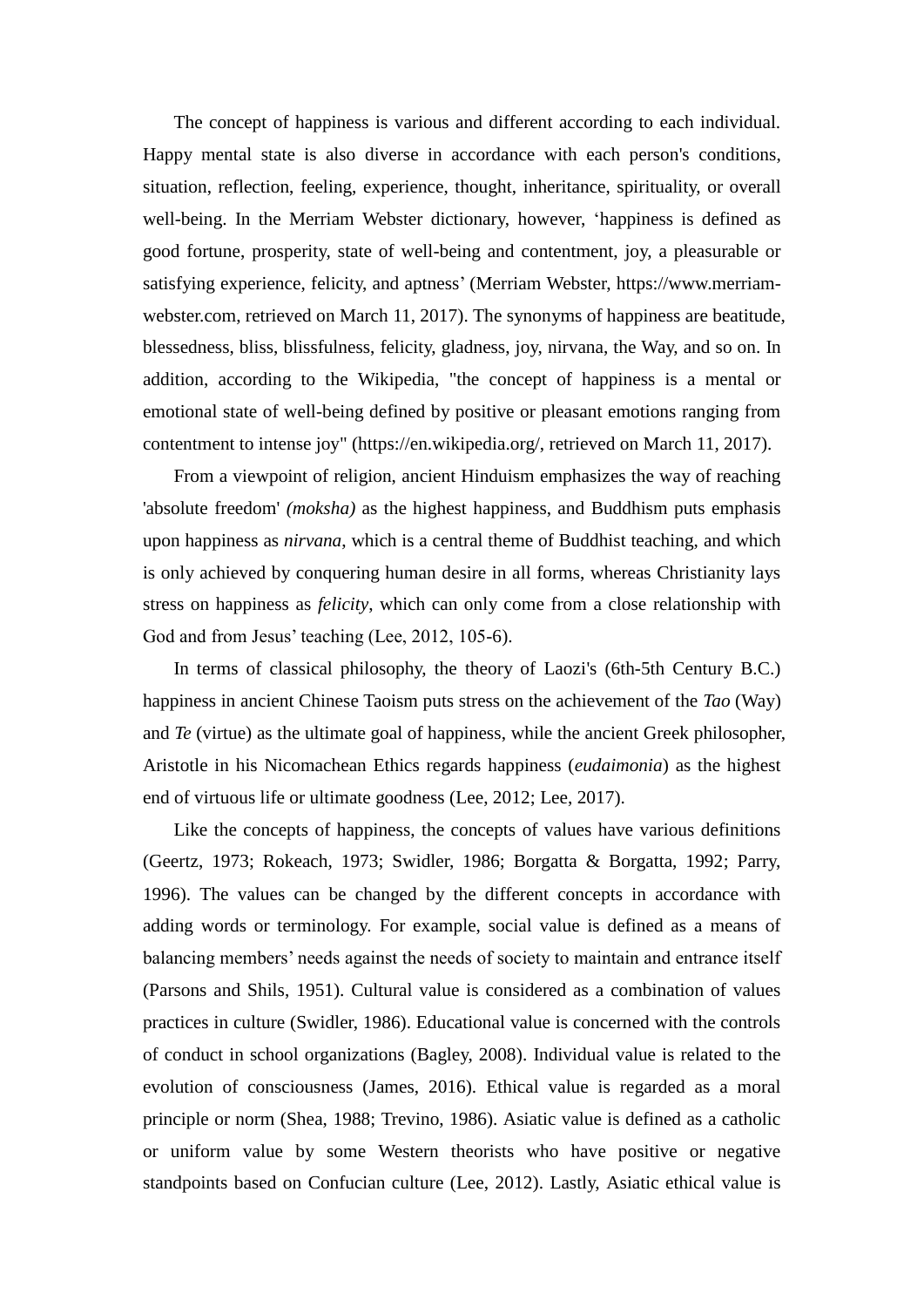considered as the ethical value which is related to the traditional Confucian ethics affecting mainly East Asian people's history and culture (Lee, 2017).

## **Why Higher Education Pursues Happiness?**

In this section, the second research question, why higher education pursues happiness, is defended. Supposing that happiness is the ultimate goal of every human being, higher education would be a worthy means or a significant factor for humans to be happy. In this vein, this research question is a meaningful assignment for educators and every individual.

In ancient Greek, two great philosophers, Plato and Aristotle, viewed education as a valuable tool not only to achieve a happy life but also to build an ideal nation. In classical China, two great Confucian thinkers, Confucius and Mencius, considered education as an important means to cultivate moral individual as well as to establish harmonious society. In the author's article, "Educational Thoughts of Aristotle and Confucius," he viewed education as "a significant medium that takes an imperfect human being closer to perfection and to a meaningful existence... as a stepping stone, makes human beings valuable between the spiritual and the practical worlds"(Lee, 2001, p. 162).

From a cross cultural approach, the Eastern people have generally emphasized ethical or spiritual aspects, whereas the Western people have commonly stressed scientific or pragmatic ways. Since the first Industrial Revolution in the 18th century, the Western power and culture based on scientific knowledge and industrial skills have occupied the whole world. Morgan (2016a) mentions that 'the first Industrial Revolution was characterized by steam and water; the second Industrial Revolution was the introduction of electricity to mass produce things; the third Industrial Revolution has been characterized by the internet, communication technologies, and the digitalization of everything; and the fourth Industrial Revolution is the concept of blurring the real world with the technological world' (https://www.forbes.com Retrieved on Feb. 19, 2016).

Now, the new era, the 4th Industrial Revolution on the basis of advanced information technology with cyber-physical systems, has approached to the East and the West. According to Klaus Schwab in his book, *The Fourth Industrial Revolution*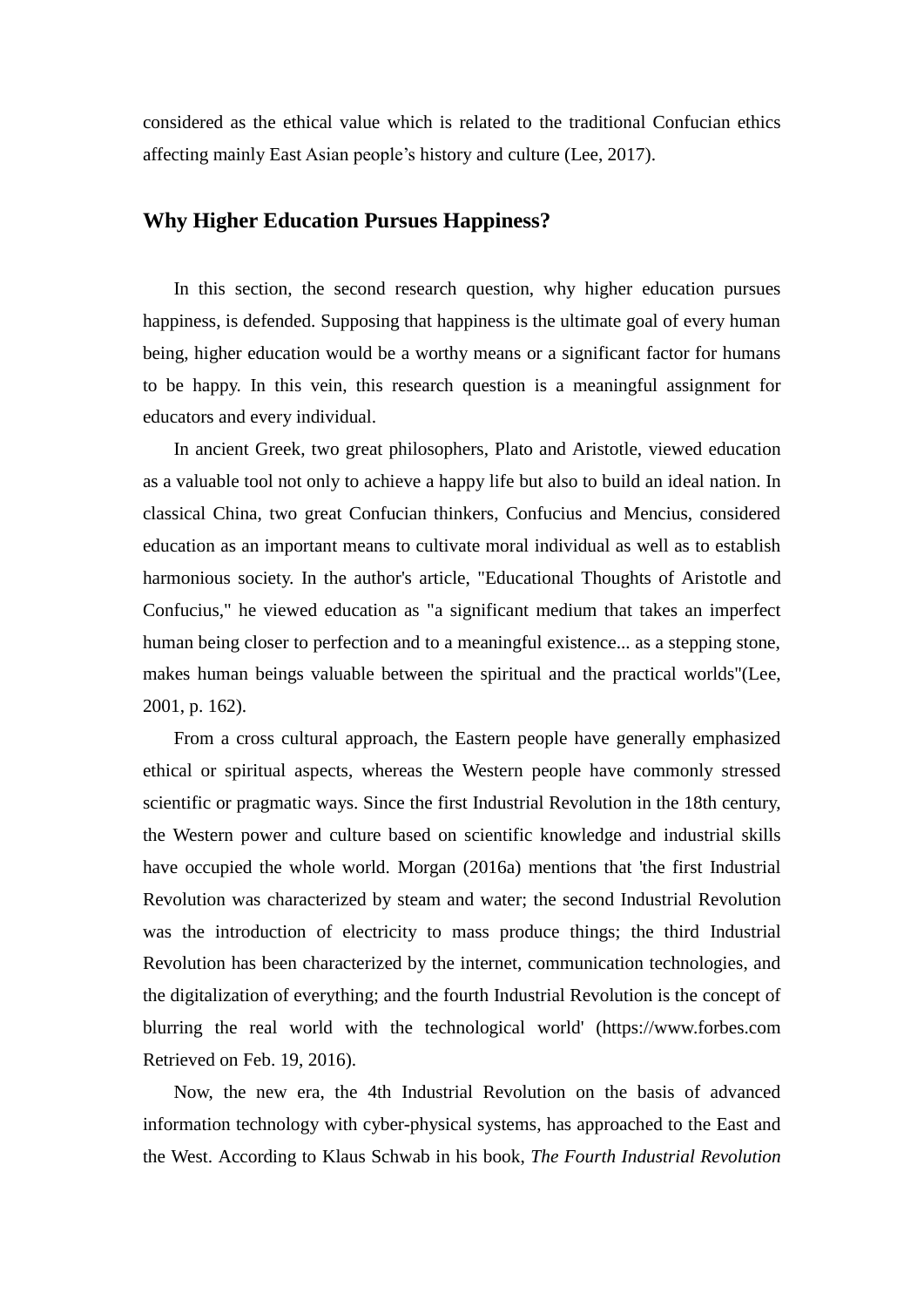(2017), the Fourth Industrial Revolution (FIR) is marked by emerging technology breakthroughs in a number of fields, such as artificial intelligence, robotics, biotechnology, nanotechnology, mobile computing, metadata, the Internet of Things (IoT), 3D printing, materials science, energy storage, quantum computing, and autonomous vehicles. The new emerging technologies improve the efficiency of business and organizations as well as help regenerate the natural environment through better asset management, and they become embedded within societies and the human body (Marr, 2016; Schwab, 2017). Although the FIR will bring amazingly high-technological societies as well as improve the efficiency of business and organizations, the new technologies, as double-edged swords, will threaten jobs and bring serious socio-ethical issues (Marr, 2017; Magyar, 2016). In addition, they can help make our lives easier and healthier, but there is also potential to build harmful weapons or dangerously modify organisms (Magyar, 2016). Thus, the indicators of happiness may not increase in the new information technology era.

Considering the purpose and function of a university, higher education is a center of teaching universal knowledge and technology to up-bring human power and resources having professional knowledge and scientific technology for building a welfare society as well as for developing individual life quality (Lee, 2012). From this standpoint, modern higher education has put an emphasis upon the learning of not only cognitive and universal knowledge but also scientific and pragmatic skills, while university education has disregarded happiness and moral education. Happiness is the ultimate goal of human beings, and moral education is a significant factor to live the ethical life of each individual and society. Thus, with educating the new megatrends technologies and skills, the future university should put an emphasis on happiness and moral education in order to build a harmoniously welfare society and to foster an ethically healthy individual being able to cope with ethical and moral issues or risks occurring in the 4th Industrial Revolution age.

# **Ethical Values and Higher Education in the 4th Industrial Revolution Era**

Why ethical values in higher education are important in the midst of the 4th Industrial Revolution era? This research question is related to one of significant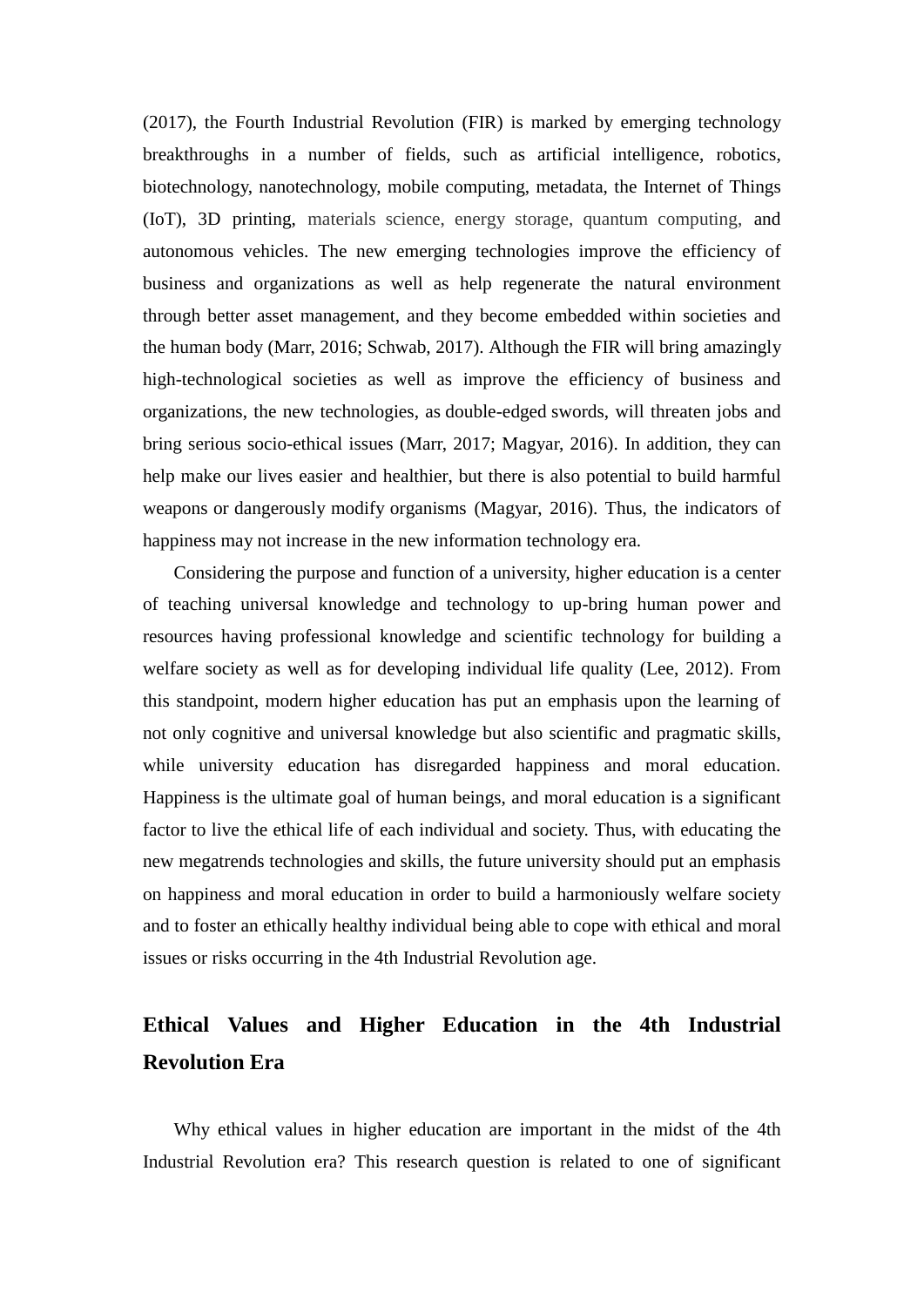issues in moral education. In the  $4<sup>th</sup>$  Industrial Revolution age, a number of socioethical problems or moral issues will be happened in societies and organizations. There is no exception in higher education institutions.

Magyar (2016, 01. 22) in the *Forbes* mentions that we are now entering the 4th Industrial Revolution, and that new emerging technologies such as 3D printing and genetic engineering offer a lot of advantage, but they can also be double-edged swords. Several theorists predict that the  $4<sup>th</sup>$  Industrial Revolution with technological advances will have a major impact on employment, business, industry, technology, economy, education, humanity, society, and human life (Berman & Jules, 2016; Davis, 2015; Manu, 2015; Marr, 2016; Marr, 2017; Magyar, 2016; Mezied, 2016; Morgan, 2016a; Morgan, 2016b; Pant, 2016; Rose, 2016; Ross, 2017; Sikka, 2016; Sundararajan, 2016; Schwab, 2017).

In terms of employment, the more we mechanize and automate, the more we see jobless growth. It is estimated that between 35 and 50 percent of current jobs will be lost to automation and robots (Marr, 2017). Especially, blue collar type jobs, such as simple, repetitive, mundane, routine, and manufacturing, might be the first places, and then some professionals, such as paralegals, customer service representatives, and diagnosticians, will be at risk (Marr, 2017, 03. 03).

From standpoints of business and industry, many jobs of the above types will be automated and systematized, and then belong to not humans but robots. Thus, robots, machines, and artificial intelligence will become more generalized and widespread. The challenge is to consider economic models to ensure the humans who will do jobs more affordable and enjoyable (Marr, 2017, 03.03). In *The Industries of the Future*, Ross (2017) examines the fields which will most shape our economic future, including robotics, artificial intelligence, genomics, cybercrime, cybersecurity, big data, and the impact of digital technology on money and markets.

In the aspects of technology and economy, as several theorists (Magyar, 2016; Marr, 2016; Schwab 2017) mention, the emerging advanced technology which is seen as a convergence of the physical, digital, and human domains, such as robotics, artificial intelligence, the Internet of Things, big data, biotechnology, nanotechnology, mobile computing, 3D printing, materials science, energy storage, quantum computing, and autonomous vehicles, will improve the efficiency of business in economy, but will be a significant challenge to current social systems and human lives. In particular, as Manu (2015) asserts, 'Value Creation' and the Internet of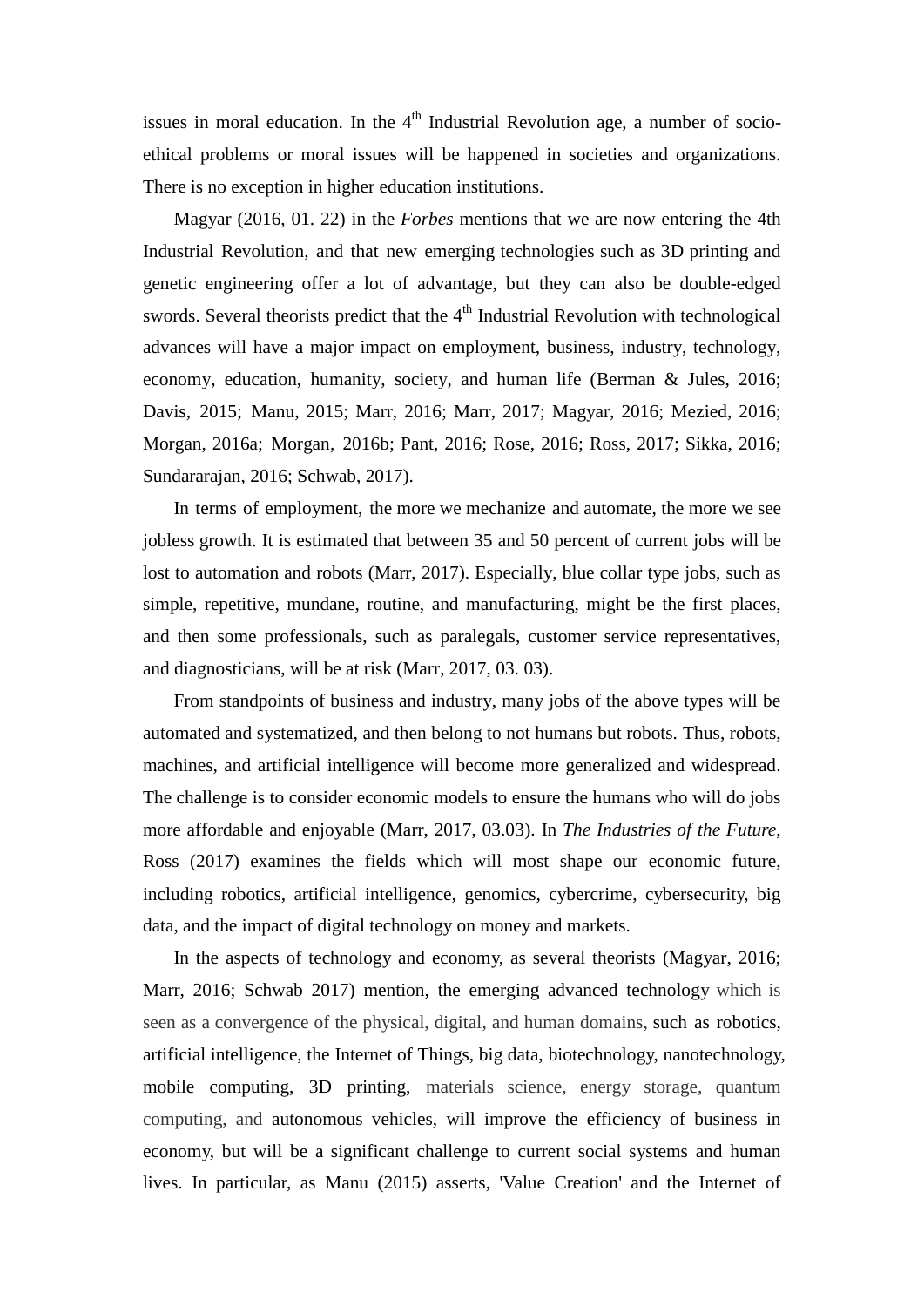Things (IoT) will change the systems of value delivery and consumption, and the mechanisms by which new value is captured and created in economy. In addition, Arun Sundararajan (2016), an expert on the sharing economy, mentions a new way of organizing economic activity as "crowd-based capitalism" which may replace the traditional corporate-centered model.

From the perspective of higher education, educational policy makers and administrators should focus on emerging technologies and applications like metadata, analytics, blockchain, robotics, artificial intelligence, digital manufacturing, designed thinking, virtual reality, biotechnology, nanotechnology, genomics, mobile computing, the Internet of Things, crowd-funding, crowd-sourcing, autonomous vehicles, and energy storage (Mezied, 2016; Morgan, 2016a; Morgan, 2016b; Pant, 2016). With teaching these megatrends in emerging technologies, new important skills, such as computational thinking for complex problem solving, critical thinking, cognitive flexibility, creative thinking, and judgment and decision making, should be taught (Pant, 2016). Moreover, Pant (2016) emphasizes the following attitude, attributes, and characters such as philanthropy, charity, gratitude, and integrity. Higher education institutions highlight their role in shaping future technology by being the test-beds for innovation and educating future generations (Mezied, 2016).

The author in this paper additionally asserts that higher education institutions should put stress upon ethical values and moral education in order to ethically cope with the emerging fourth industrial revolution as well as to strongly play a changeagent role in the new advanced technology era. The new megatrends in technology and skill will be either challenges or perils in technologically advanced societies.

From viewpoints of humanity and human life, Klaus Schwab (2017), a founder of the World Economic Forum, mentions that humanity is entering the Fourth Industrial Revolution era which affects our lives and reshapes our cultural, economic, social, and human environments. In the new  $4<sup>th</sup>$  Industrial Revolution era, ethical concerns and issues relating to use of humanity and human life technologies, such as robotics, artificial intelligence, and biotechnology, are inevitable (Sikka, 2016, <http://www.infosys.com/> Retrieved on April 15, 2017).

Thus, the Fourth Industrial Revolution is considered as the trigger for new norms and ethical values between humanity and technology, and stringent ethical standards or norms are necessary to ensure the successful artificial intelligence (AI) adaptation in human life (Davis, 2015;<http://www.infosys.com/> Retrieved on April 30, 2017). It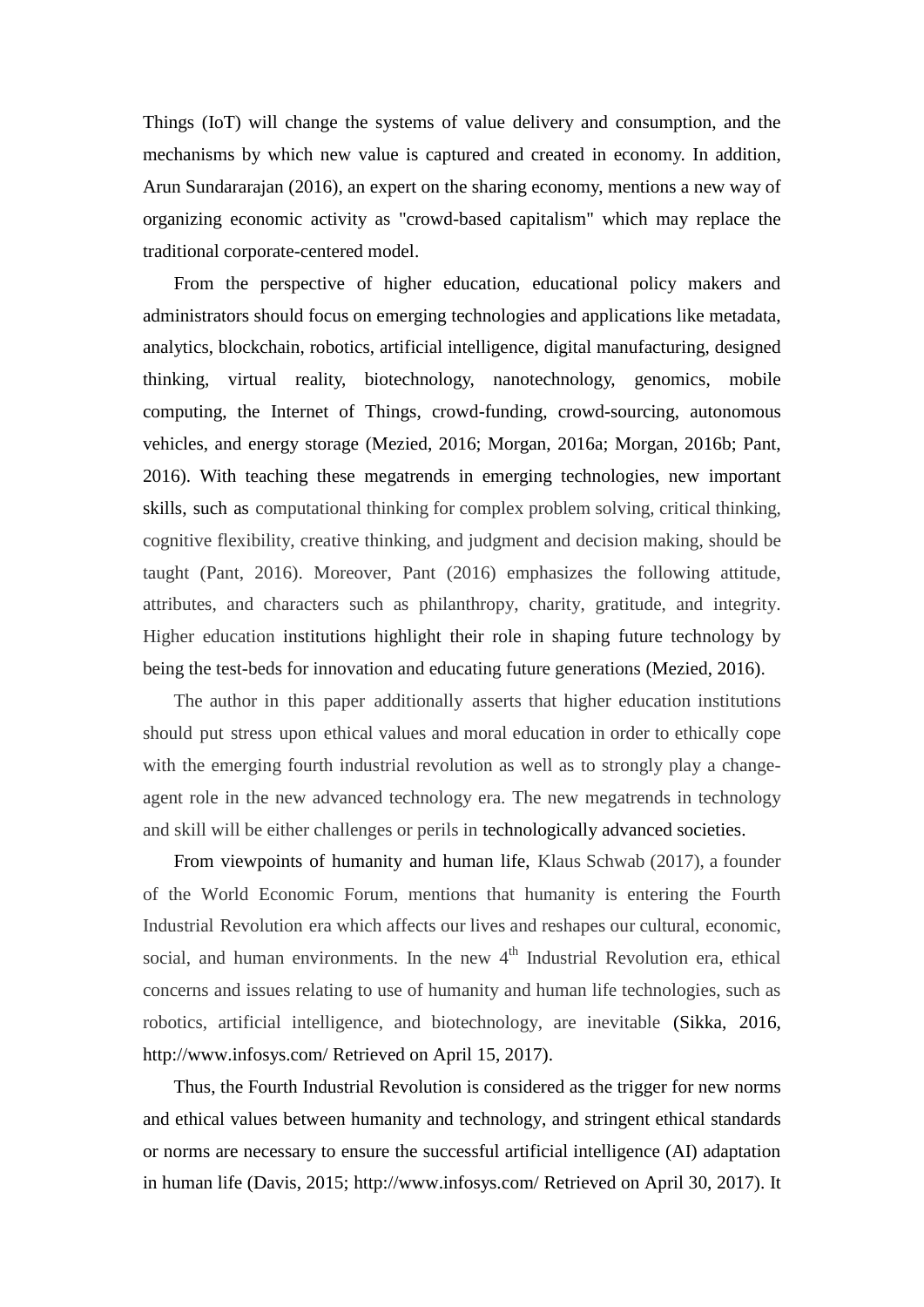is necessary to establish new ethical values and norms worldwide for world peace and prosperity in the 4th Industrial Revolution age. To establish healthy ethical values is important in the midst of the Fourth Industrial Revolution era, because healthy ethical standards or norms in higher education will become change agents for the healthy advanced technology society. Therefore, with highlighting the emerging megatrends technologies and skills, higher education should lay a stress on ethical and moral education in order to manage socio-ethical issues or risks happening in the Fourth Industrial Revolution era.

# **Happiness and Ethical Values in Korean Higher Education: From the Perspective of the Fourth Industrial Revolution**

In the Fourth Industrial Revolution age, happiness and ethical values are extremely important in South Korean higher education. As the author mentioned in this paper, the reason is that Korean higher education should put an emphasis on happiness and ethical values to cope with ethical and moral issues or risks occurring in the 4th Industrial Revolution era. In particular, higher education in Korea has become a prime mover enhancing the national economic and political development, with emphasis on industrial technology and skill. With new epochal trends of the emerging advanced technologies and skills, Korean universities need new formal and informal education not only on the basis of emerging new technologies and skills, but also on the ground of moral or ethical education suitable for the 4th Industrial Revolution age.

A report (2016) of the [Global Schools Leadership Alliance](http://www.schoolsalliance.org/news/2016/2/3/global-perceptions-of-education-and-the-fourth-industrial-revolution) states the following:

- *education is failing to prepare young people for their working future.*
- young people need to develop right-brain skills (creativity) just as much as left*brain (mathematics and technical) to adapt to the emerging economy.*
- *employers need to take charge of training employees, providing full-time rather than part-time positions, and provide them with adaptive skills in the face of disruptive change.*
- *liquid skills and continuous learning are needed to address future work.*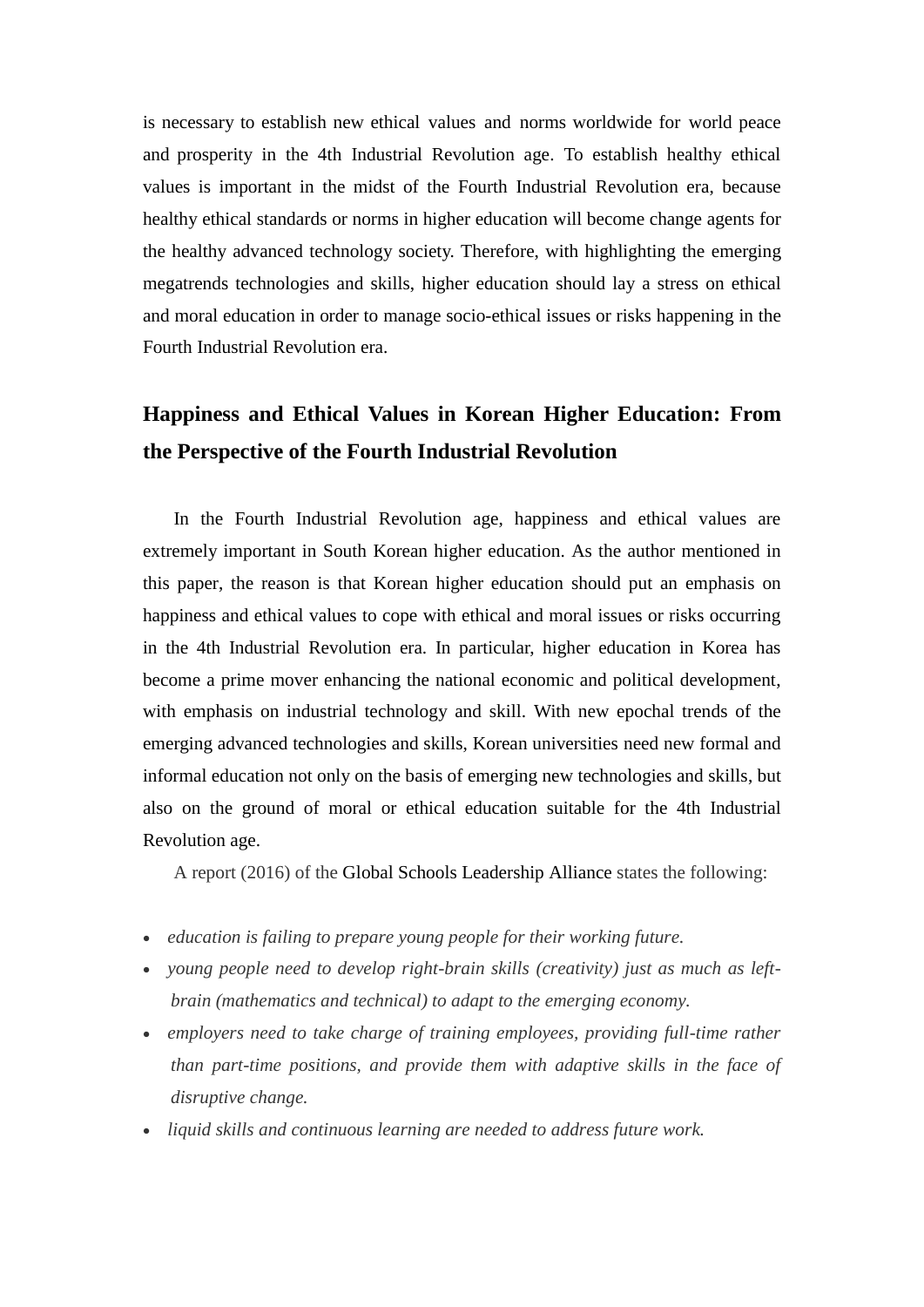- *digital tools need to be embraced by educators and employers to let young people teach themselves anything they need to achieve success.*
- *disruptive innovation awareness must be the guiding principle behind education to ensure adaptability to change.*
- *speed and ubiquity of change must be front of mind in the development of all educational strategies.* \*Cited from: http://www.schoolsalliance.org/news/2016/2/3/ Retrieved on April 1, 2017).

In addition, the research report of Infosys (2016), *Amplifying Human Potential: Education and Skills for the Fourth Industrial Revolution,* shows the following results and recommendations:

*-recognition of the importance of technology*

*-concerns over technology skills and confidence*

*-technology skills and knowledge surging in emerging markets*

*-job opportunity pressure*

*-capabilities of existing education systems*

*-learning is an existing education system*

*-learning is a lifelong journey*

*-the need for development of right-brain skills (or "soft skills")*

*-unresolved gender gap in technology skills*

*-"Overall, young people are aware that the Fourth Industrial Revolution will usher several disruptive forces in the job market: from the next generation Internet of Things and Big Data, to work environments that will be drastically charged by automation, artificial intelligence, and similar technologies"*

Cited from: [http://www.](http://www/)experienceinfosys.com/humanpotential Retrieved on April 2, 2017.

With referring to the above two advisory reports, Korean higher education is necessary to consider combining the traditional higher education with the currently increasing trend of Massive Open Online Courses (MOOCs) to cope with the wave of the  $4<sup>th</sup>$  Industrial Revolution. The former highlights moral education on the basis of harmoniously socio-political ethical values consistent with the new technology era,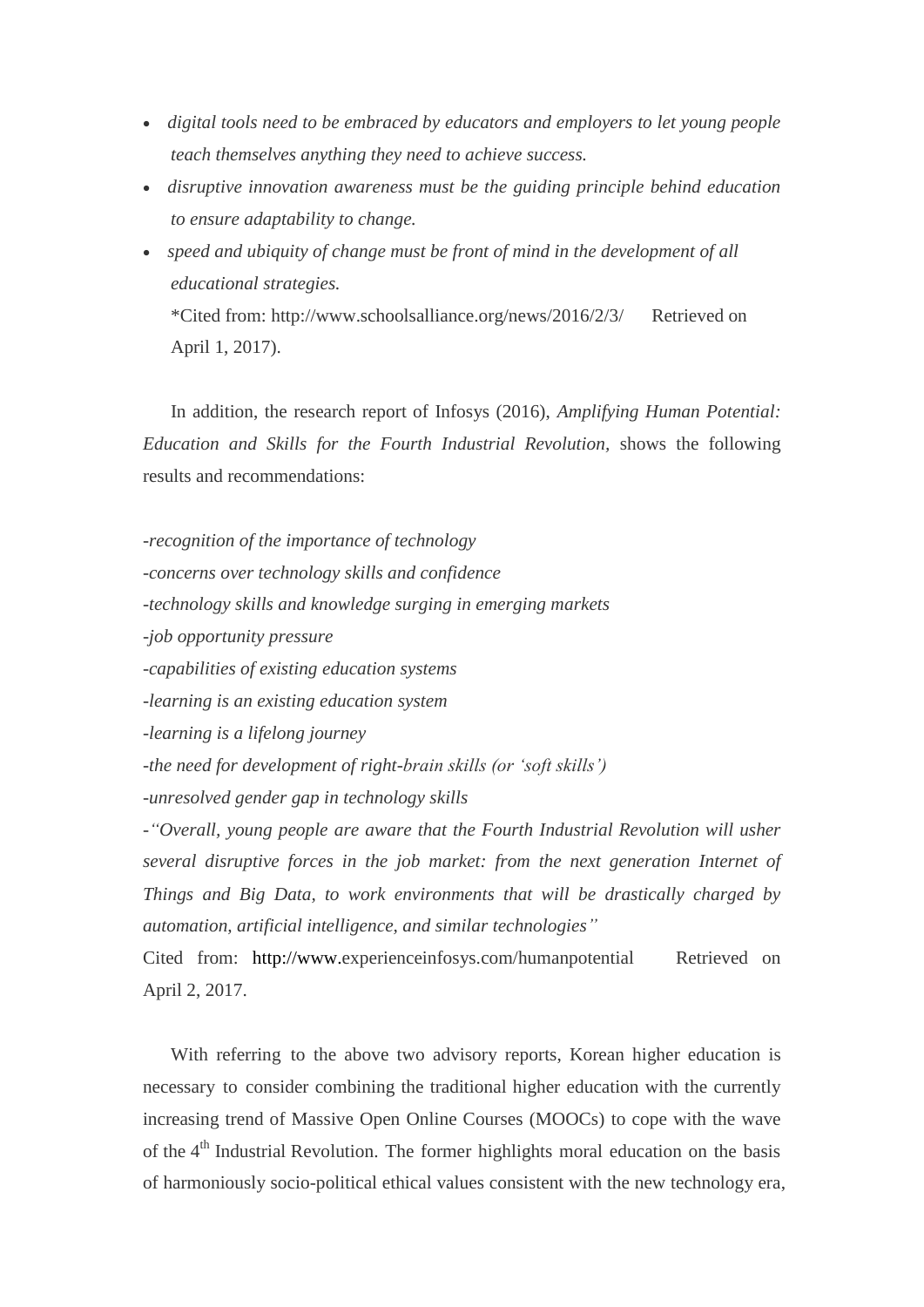the latter emphasizes new technology skills and knowledge suitable for the 4th Industrial Revolution age. In particular, educational policy makers and administrators should design standard norms and ethics to keep the balances of two sides.

First of all, standard norms and ethics are considered mutual prosperity between traditional higher education and alternative higher education. Educational policy makers and administrators should preferentially consider what the significant factors and norms for building happiness and healthy ethical values in Korean higher education in terms of the Fourth Industrial Revolution age. As pant (2016) points out, the following factors and norms such as philanthropy, charity, gratitude, and integrity should be stressed in the curricula of moral education. In addition, the following ethical concepts and principles such as human rights, Common Good, humanity, social justice, happiness, and cosmopolitanism should be added in moral education.

Next, the new systems and curricula of higher education should be planned to cope with the emerging advanced technology era. Altering systems and curricula of higher education are more necessary than ever before. As Mezied (2016) describes, with the expansion in networking services nationally and globally, place-based higher education is diminishing, while the MOOCs are increasing more and more popularity. In addition, Korean higher education should consider adapting M. Pant's the 5 pronged strategy to succeed in the Fourth Industrial Age as follows: the MOOC University (to be steered by Central or State/Provincial Governments), the MOLD (Mobile Learning Diversity), the TeacherPreneur (Independent Educator), the SmartParent, and the most important the UberSmart Autonomous Self-directed lifelong Learner (Pant, 2016).

The Fourth Industrial Revolution can provide human beings great benefits and serious challenges like a double-edged sword. As Mezied (2016) and Schwab (2017) mention, the 4th Industrial Revolution urges the human to think innovatively or creatively about our socio-economic future, including robotics, artificial intelligence, genomics, big data, manufacturing process, value chain, distribution and customer service processes, cybercrime and cybersecurity, and digital technology. To thrive in this environment, higher education institutions highlight their role in shaping new technology by being motive power for educating future generations and innovation.

In particular, Korean higher education should put a stress on moral norms and ethical values or factors such as philanthropy, charity, gratitude, integrity, human rights, Common Good, humanity, social justice, happiness, and cosmopolitanism to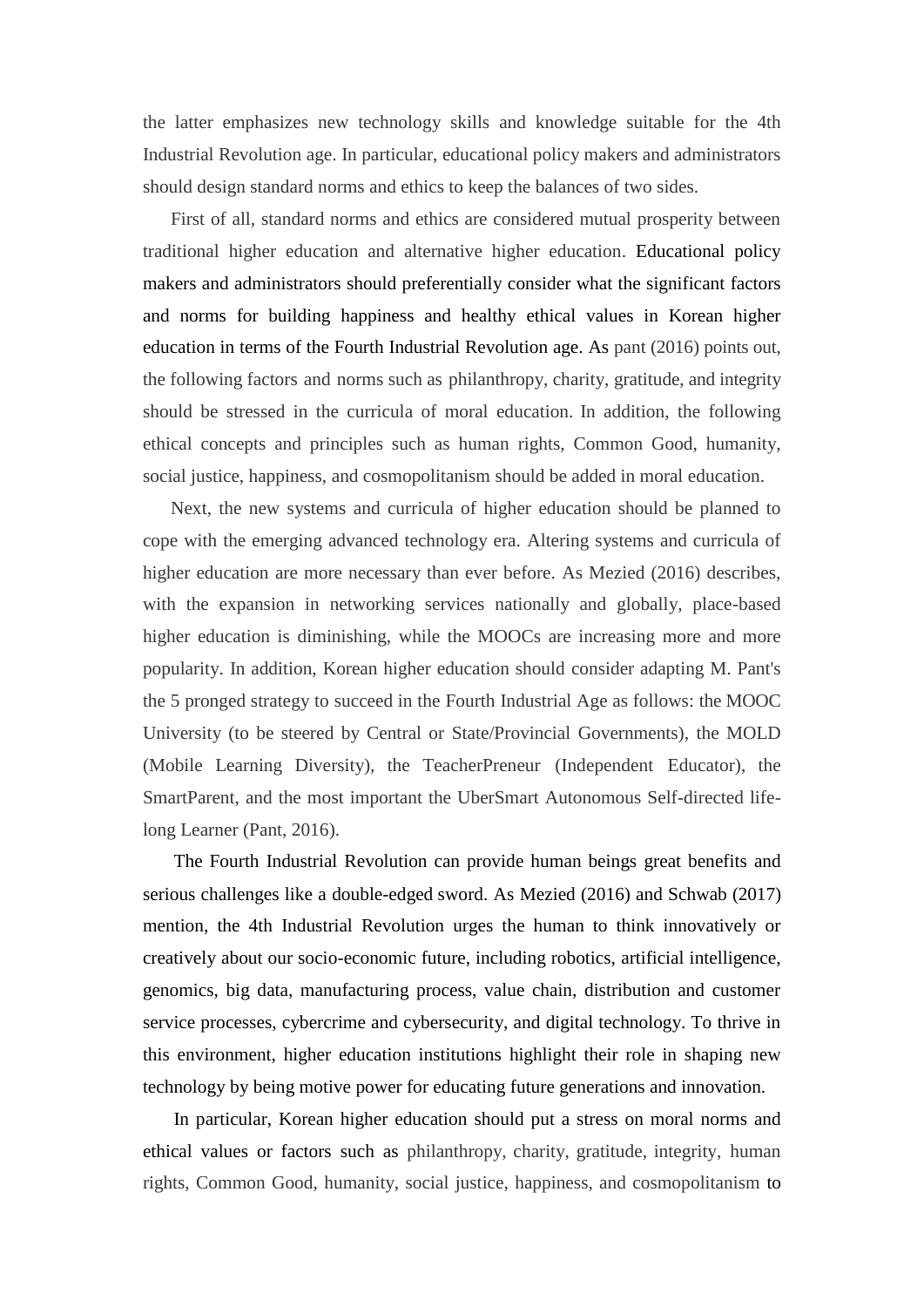balance between traditional higher education and emerging industrial technology as well as to cope with ethical and moral issues or risks occurring in the 4th Industrial Revolution era. The new advanced technology should be taught and practiced beneficially, righteously, and ethically for happy human life through moral or ethical education. This technology should not be seriously threatening human beings and human's life, but keep harmonious balance between human beings and machines or technologies.

### **Summary and Conclusion**

The purpose of this study is to discuss relations between happiness and ethical values in higher education, focusing on the necessity for the university to pursue happiness and ethical values. To examine the study systematically, four research questions are addressed. First, what are general concepts of happiness and ethical values? Second, why higher education pursues happiness? Third, why ethical values in higher education are important in the midst of the 4th Industrial Revolution era? Last, what are significant factors and norms for building happiness and ethical values in Korean higher education from the perspective of the Fourth Industrial Revolution?

This study used a descriptive content analysis method, with a cross cultural approach to defend the research questions. The research results of this paper are summarized as follows:

First, the concept of happiness is various and different according to each individual, religion, and philosophy. In terms of religion, ancient Hinduism views 'absolute freedom' *(moksha)* as the highest happiness, and Buddhism regards *nirvana* as happiness, whereas Christianity considers *felicity* as happiness. From a viewpoint of classical philosophy, Laozi (6th-5th Century B.C.) considers the *Tao* (Way) and *Te* (virtue) as the ultimate goal of happiness, while Aristotle regards *eudaimonia* (happiness) as the highest end of virtuous life or ultimate goodness.

Like the concepts of happiness, the concepts of values have various definitions. The values can be changed by the different concepts in accordance with adding words or terminology. Ethical value is regarded as a moral principle or norm (Shea, 1988; Trevino, 1986). Asiatic ethical value is considered as the ethical value which is related to the traditional Confucian ethics affecting mainly East Asian people's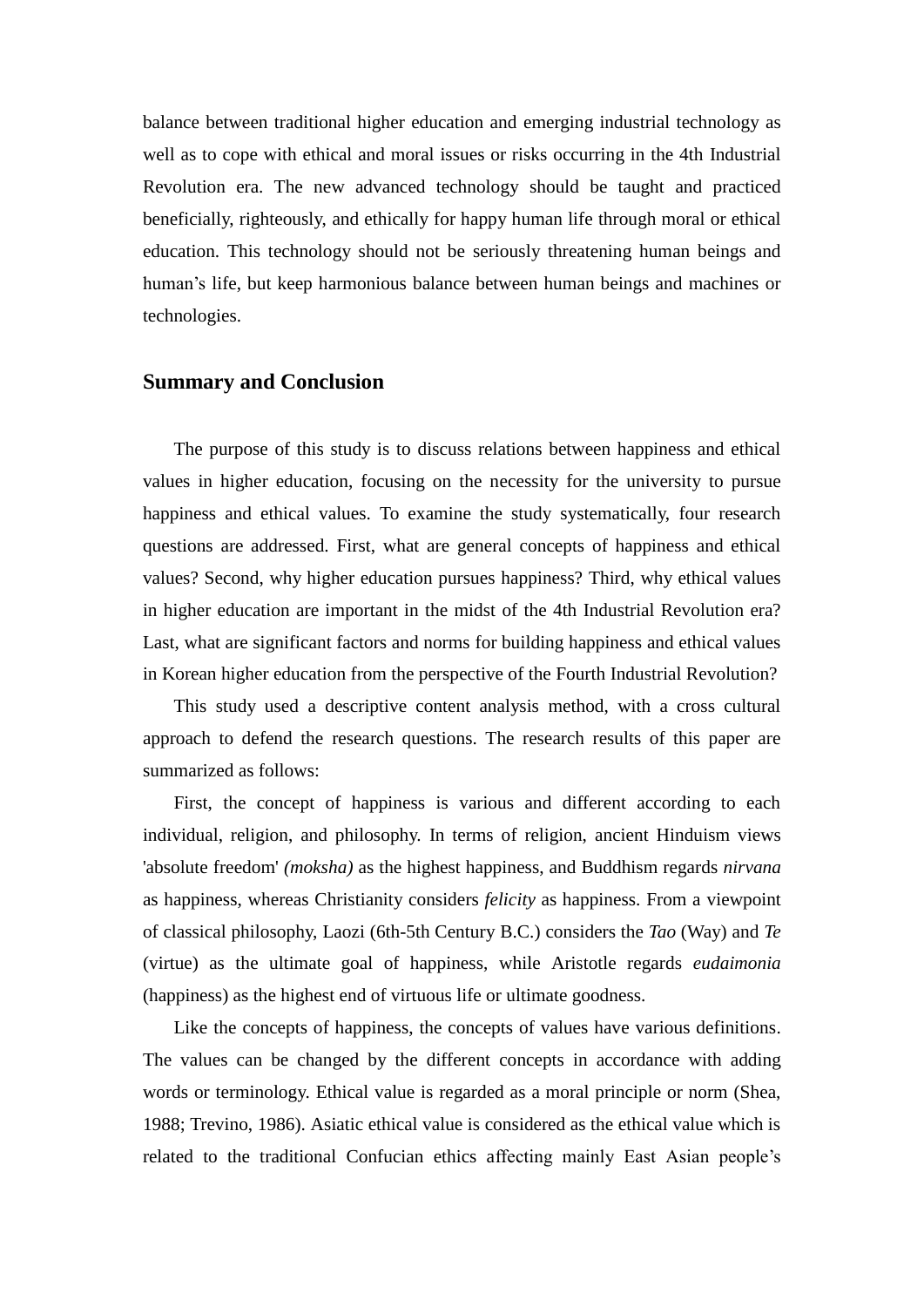history and culture.

Second, happiness is the ultimate goal of human beings, and moral education is a significant factor to live the ethical life of an individual and society. With educating the new megatrends technologies and skills, the future university should put an emphasis on happiness and moral education in order to build a harmoniously welfare society and to foster an ethically healthy individual being able to cope with ethical and moral issues or risks occurring in the 4th Industrial Revolution age.

Third, to establish healthy ethical values is important in the midst of the 4th Industrial Revolution era, because healthy ethical standards or norms in higher education will become 'change agents' for the healthy advanced technology society. Thus, with highlighting the emerging megatrends technologies and skills, higher education should lay a stress on ethical and moral education in order to manage socio-ethical issues or risks happening in the Fourth Industrial Revolution era.

Fourth, Korean higher education should put a stress on moral norms and ethical values or factors such as philanthropy, charity, gratitude, integrity, human rights, Common Good, humanity, social justice, happiness, and cosmopolitanism to balance between traditional higher education and emerging industrial technology as well as to cope with ethical and moral issues or risks occurring in the 4th Industrial Revolution era. The new advanced technology should be taught and practiced beneficially, righteously, and ethically for happy human life through moral or ethical education. This technology should not be seriously threatening human beings and human's life, but keep harmonious balance between human beings and machines or technologies.

In conclusion, based on the research results of this study reviewed, the author suggests that happiness and ethical values are important factors and norms to cope with the new emerging industrial revolution age. For future research, it is recommended that this research be broadly undertaken to explore the merits of educational, philosophical, and religious thought in the classics of both worlds. Finally, the researcher asserts that the future society centered on digital, biological, and physical technologies or machines may be happened to risks, confusion, or chaos, unless higher education as a change agent establishes a harmonious and righteous society as well as builds a morally ethical individual.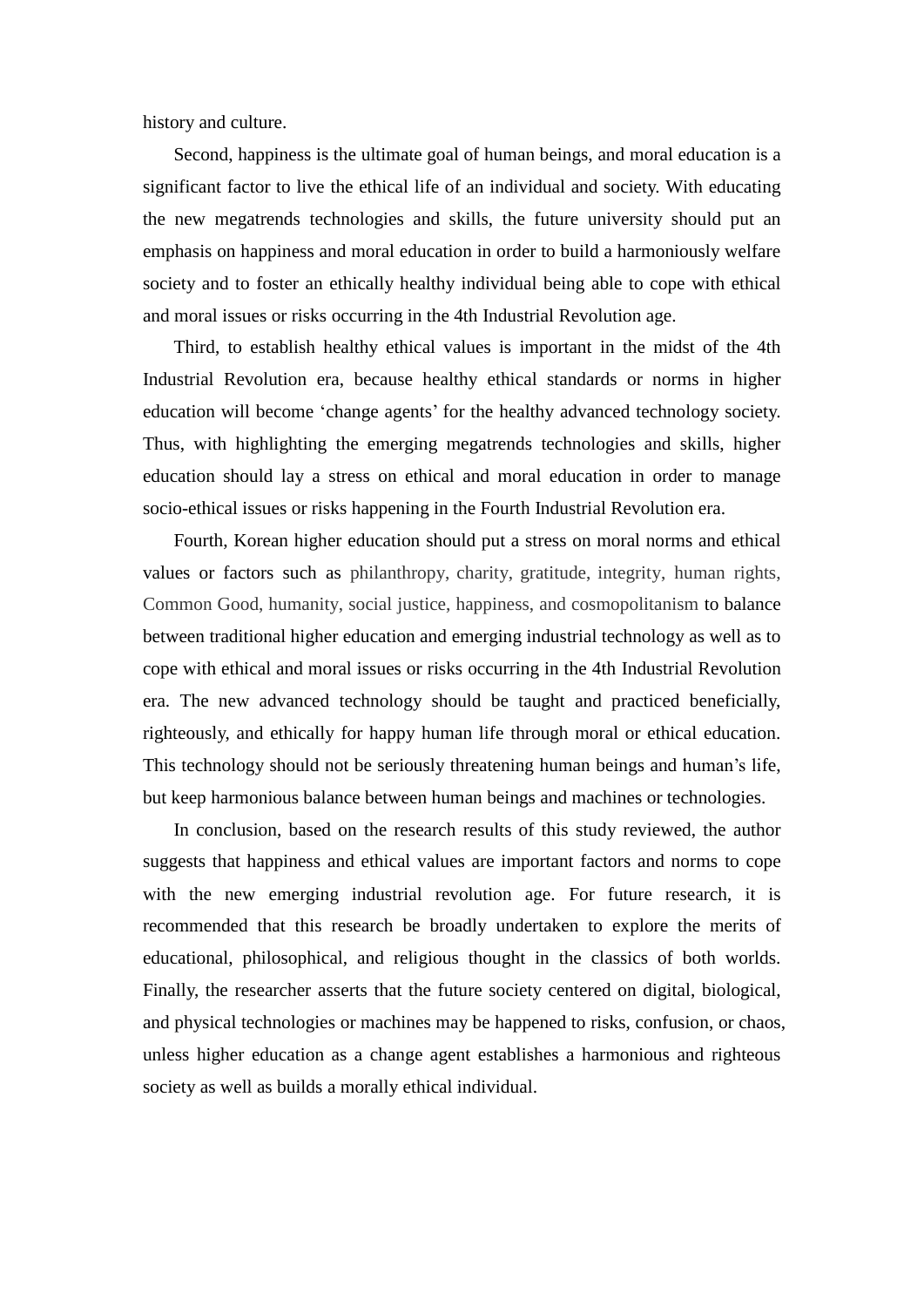### **References**

Bagley, W. C. (2008*). Educational Values.* Norwood, Mass: Read Books.

Berman, E. & Jules, T. D.(Eds.)(2016). *The Global Educational Policy Environment in the Fourth Industrial Revolution: Gated, Regulated, and Governed (Public Policy and Governance).* Emerald Group Publishing Limited.

Borgatta, E. & Borgatta, M.(1992*). Encyclopedia of Sociology I.* New York, NY: Macmillan Publishing Company.

- Bruni, L. & Porta, P. L. (Editors)(2016). *Handbook of Research Methods and Applications in Happiness and Quality of Life.* Cheltenharn: Edward Elgar.
- Davis, N.(2015). *5 Ways of Understanding the Fourth Industrial Revolution,* World Education Forum, http://www.weforum.org/ agenda/2015/11 Retrieved on Nov. 16, 2015.
- Diener, E.(2000). Subjective Well-being: The Science of Happiness and a Proposed for a National Index, *American Psychologist, 55*(1), 34-43.
- Easterlin, R.(1995). Will Raising the Incomes of All Increase the Happiness of All? *Journal of Economic Behavior and Organization, 27*(1), 35-47.

Geertz, C.(1973). *The Interpretation of Cultures.* NY: Basic Books.

- Haidt, Jonathan (2006). *The Happiness Hypothesis: Finding Modern Truth in Ancient Wisdom.* Basic Books.
- James, A. S.(2016). *Values and the Evolution of Consciousness.* Henderson, NV: Sidonia Press.
- Klein, S.(2006). *The Science of Happiness: How Our Brains Make Us Happy, and*
- *What we Can Do to Get Happier.* Stephen Lehmann (trans.) New York: Marlowe.
- Layard, R.(2005). *Happiness: Lessons from a New Science*. London: Allen Lane.
- Lee, Jeong-Kyu (2001). Educational Thoughts of Aristotle and Confucius, *The Journal of Educational Thought, 35*(2), 161-180.
- Lee, Jeong-Kyu (2008). *Education and Happiness: Perspectives of the East and the West,* United Nations Public Administration Network (UNPAN): http://unpan1.un.org/intradoc/groups/public/documents/unpan/unpan034402.pdf
- Lee, Jeong-Kyu (2012). *Higher Education in Korea: The Perspectives of Globalization & Happiness.* Paju: Korean Studies Information Ltd., Co.
- Lee, Jeong-Kyu (2017). *Higher Education and Happiness: The Perspectives of the*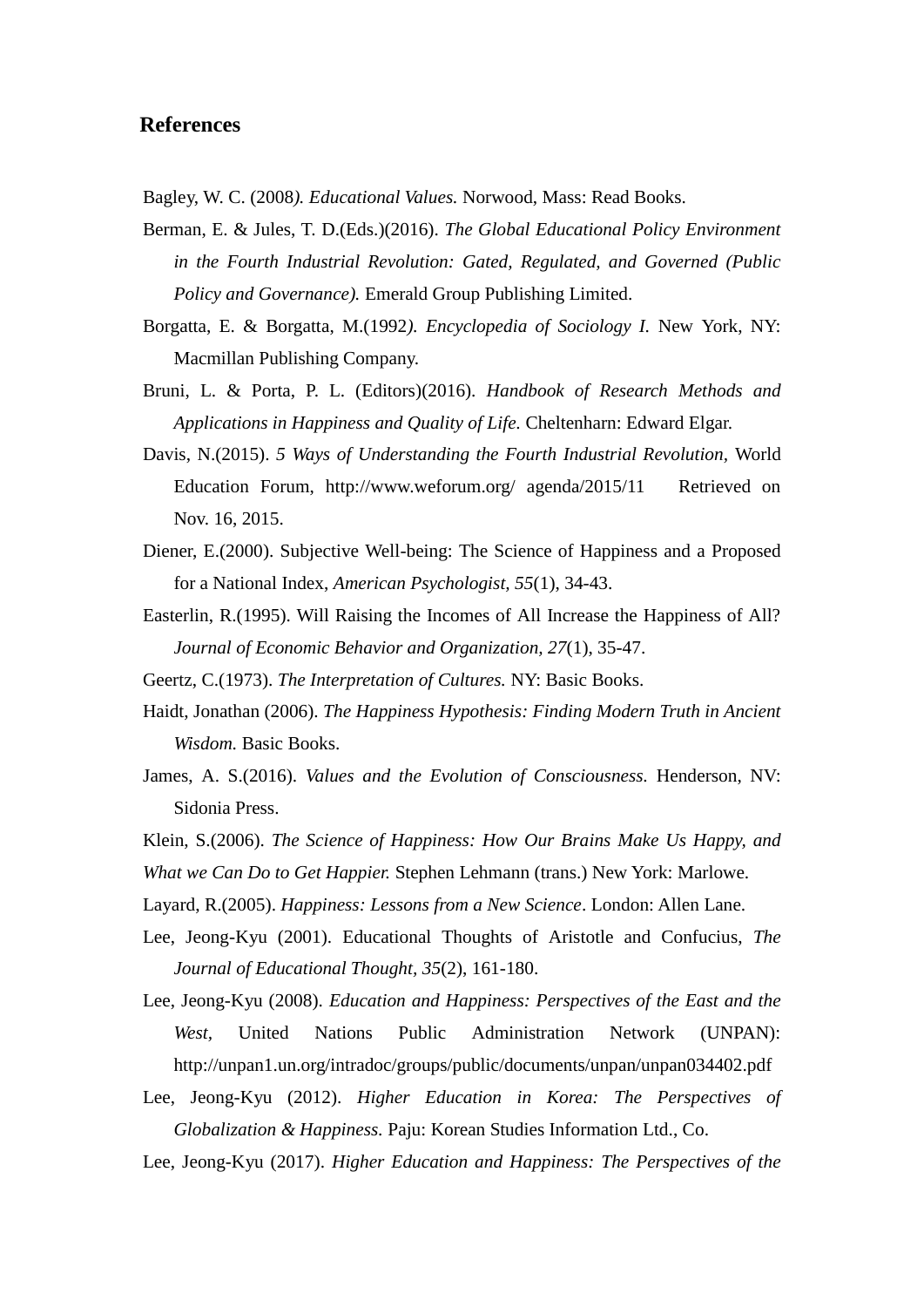*Bible and Tao Te Ching,* ERIC\_Number: ED572672.

- Magyar, J.(2016). Can the Fourth Industrial Revolution Improve the World? *Forbes,* https://www.forbes.com/ Retrieved on Jan. 22, 2016.
- Manu, A.(2015). *Value Creation and the Internet of Things: How the Behavior Economy Will Shape the 4th Industrial Revolution.* Routledge.
- Marr, B.(2016). Why Everyone Must Get Ready for the 4th Industrial Revolution, *Forbes*, Retrieved on Dec. 12, 2016.
- Marr, B.(2017). The Fourth Industrial Revolution and A Jobless Future--A Good Thing? *Forbes*, Retrieved on March 3, 2016.
- McCready, Stuart (Editor) (2001). *The Discovery of Happiness*. Naperville, Ill: Sourcebooks.
- McMahon, D. M.(2005). *Happiness: A History.* New York: Atlantic Monthly Press.
- Mezied, Asmaa Abu (2016). What Role with Education Play in the Fourth Industrial Revolution? http://www.weforum.org/agenda/2016/01/
- Michalos, A. C.(2008). Education, Happiness and Wellbeing, *Social Indicators Research, 87*(3), 347-366.
- Morgan, J.(2016a). What is the 4th Industrial Revolution? *Forbes*, https://www.forbes.com Retrieved on Feb. 19, 2016.
- Morgan, J.(2016b). What Skills and Education Do You Need to Succeed in the Fourth Industrial Revolution? *Forbes*, Retrieved on April 11, 2016.
- Pant, M. M. (2016). Education for the 4th Industrial Age, https://mmpant.wordpress.com Retrieved on Nov. 5, 2016.
- Parry, R. D.(1996). Morality and Happiness: Book IV of Plato's Republic, *Journal of Education, 178*(3), 31-47.
- Parsons, T. & Shils, E.(1951). *Values, Motives, and Systems of Action: In toward a General Theory of Action.* New York: Harper and Row.
- Rokeach, M.(1973). *The Nature of Human Values.* New York: Free Press.
- Ross, Alec(2017). *The Industries of the Future*. New York, NY: Simon & Schuster.
- Russel, D. C.(2005). *Plato on Pleasure and the Goof Life.* Oxford: New York: Oxford University Press.
- Schoch, R.(2006). *The Secrets of Happiness: Three Thousand Years of Searching for the Good Life.* New York: Scribner.
- Schwab, K.(2017). *The Fourth Industrial Revolution.* Crown Business.
- Seligman, M. E. P.(2002). *Authentic Happiness: Using the New Positive Psychology*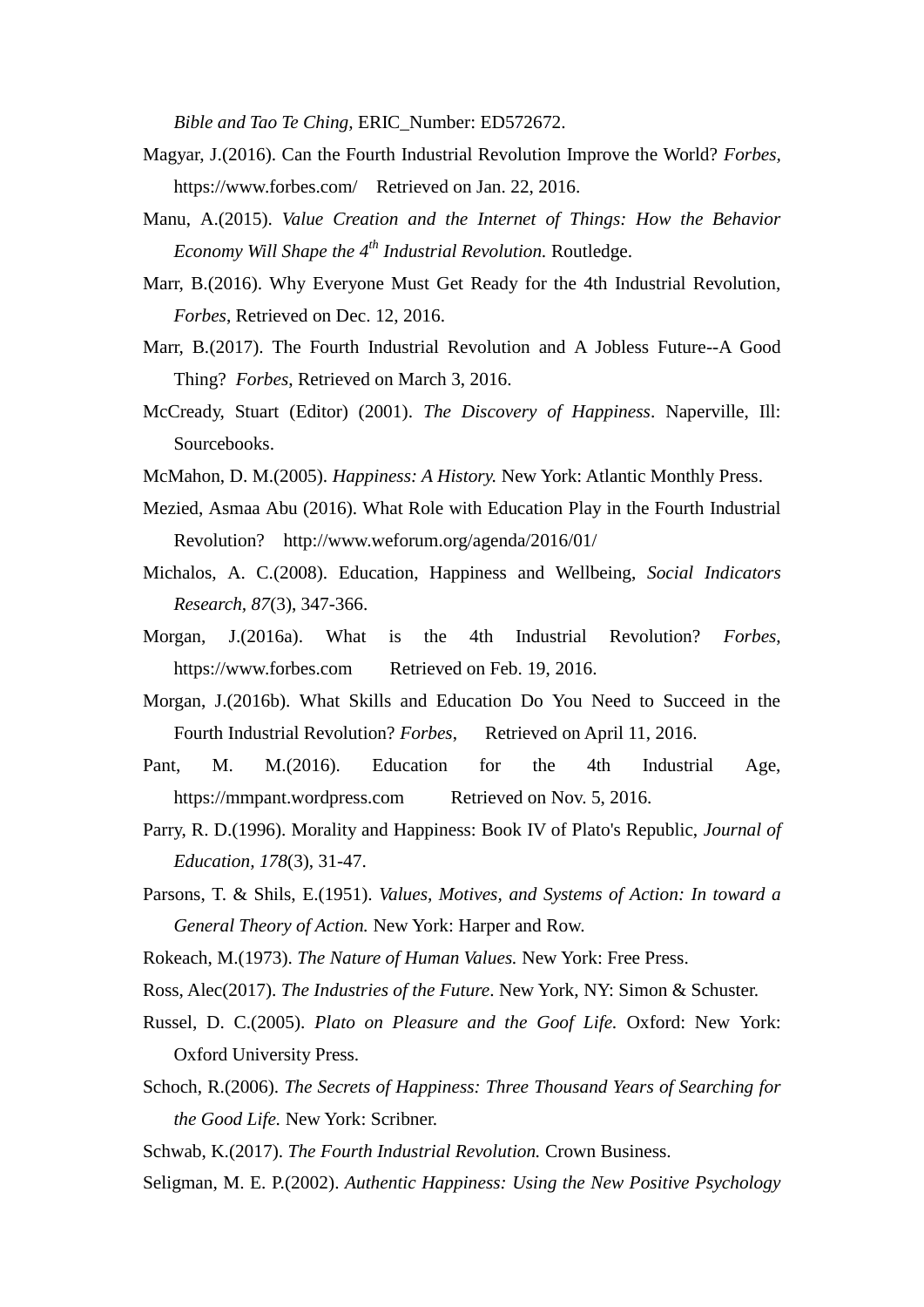*to Realize Potential for Lasting Fulfillment.* New York: Free Press.

Shea, G. F.(1988). *Practical Ethics.* New York: American Management Association.

- Sikka, V.(2016). *The AI Ethics Debate*, https://www.infosys.com/ Retrieved on April 15, 2017.
- Sundararajan, A.(2016). *The Sharing Economy: The End of Employment and the Rise of Crowd-Based Capitalism.* The MIT Press.
- Swidler, A.(1986). Culture in Action: Symbols and Strategies, *American Sociological Review, 51*, 273-286.
- The Editors of TIME (2016). *TIME The Science of Happiness: New Discoveries for a More Joyful Life.* TIME.
- Trevino, L. K.(1986). Ethical Decision Making in Organizations: A Person-Situation International Model, *Academy of Management Review, 11*, 601-617.

White, N. P. (2006). *Brief History of Happiness*. Malden, MA; Oxford: Blackwell.

### **Acknowledgement**

The writer is grateful for the Great thinkers who produced the spiritual fruit of the historical footprints. I dedicate this academic article to my lovely wife, Okhee, with sincerely folded hands.

### **Internet Sources**

| https://www.merriam-webster.com  | definitions of happiness                   |
|----------------------------------|--------------------------------------------|
| https://en.wikipedia.org/        | concepts of happiness                      |
| https://www.forbes.com           | The Fourth Industrial Revolution           |
| https://www.weforum.org/         | World Economic Forum                       |
| https://mmpant.wordpress.com     | Education for the 4th Industrial Age       |
| http://www.21stcentech.com       | <b>Education 4th Industrial Revolution</b> |
| http://www.experienceinfosys.com | Human Potential                            |
| http://www.schoolsalliance.org/  | Global Schools Leadership Alliance         |

### **\*Author:**

Jeong-Kyu Lee, educational scholar, Marquis Who's Who in America 61<sup>st</sup> Edition(2007), and Marquis Who's Who in the World 24th-33rd Edition (2007-2016) listed educator with a degree of Philosophy of Doctor (Higher Educational